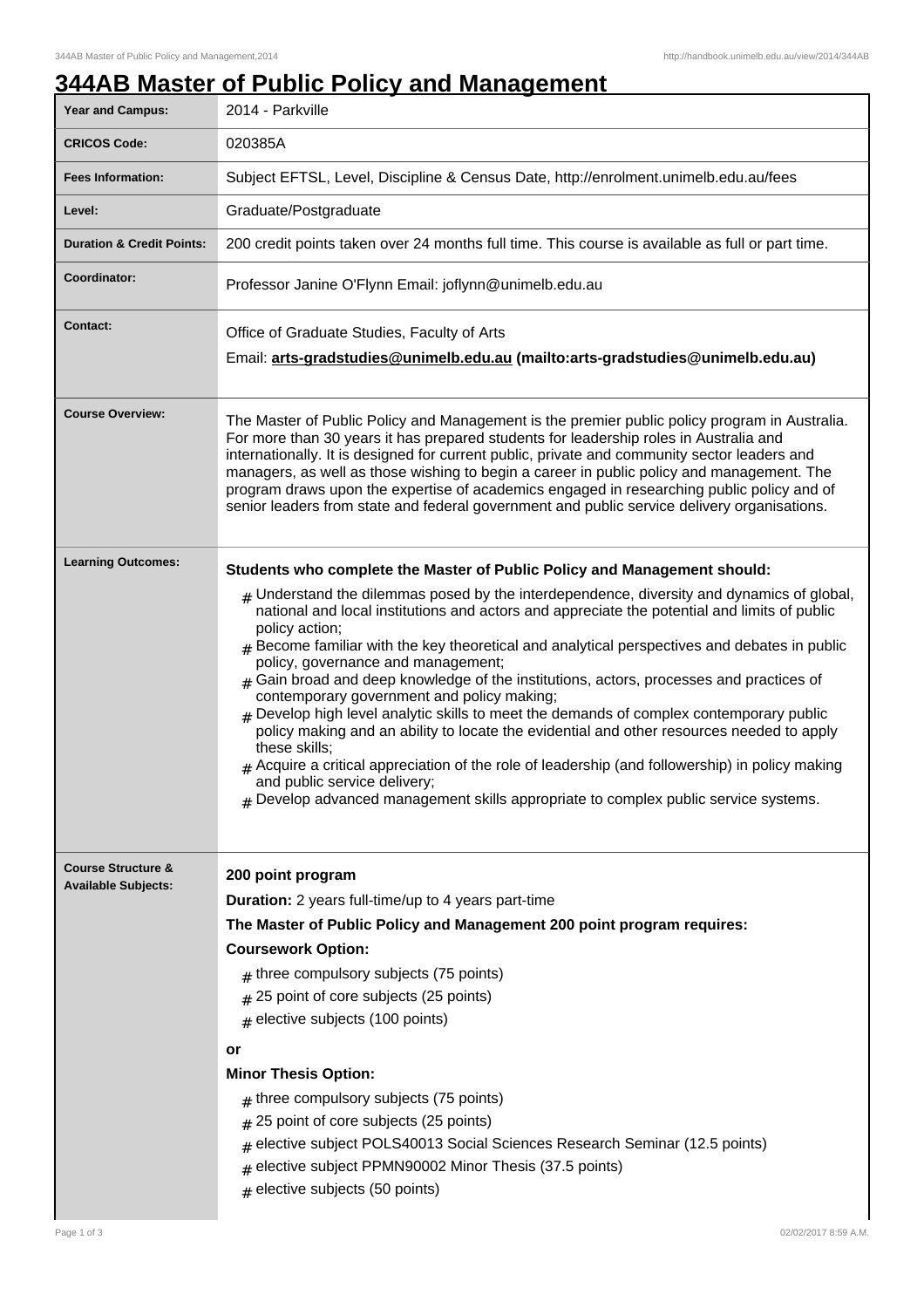# **150 point program**

**Duration:** 1.5 years full-time/up to 3 years part-time.

## **The Master of Public Policy and Management 150 point program requires:**

# **Coursework Option:**

- $_{\#}$  three compulsory subjects (75 points)
- $_{\#}$  elective subjects (75 points)

# **or**

# **Minor Thesis Option:**

- $_{\#}$  three compulsory subjects (75 points)
- $_{\rm \#}$  elective subject POLS40013 Social Sciences Research Seminar (12.5 points)
- $_{\rm \#}$  elective subject PPMN90002 Minor Thesis (37.5 points)
- ${}_{\#}$  elective subjects (25 points)

# **100 point program**

**Duration:** 1 year full-time/up to 2 years part-time.

# **The Master of Public Policy and Management 100 point program requires: Coursework Option:**

- ${}_{\#}$  two compulsory subjects (50 points)
- ${}_{\#}$  elective subjects (50 points)

# **or**

## **Minor Thesis Option:**

- ${}_{\#}$  two compulsory subjects (50 points)
- $_{\rm \#}$  elective subject POLS40013 Social Sciences Research Seminar (12.5 points)
- $_{\rm \#}$  elective subject PPMN90002 Minor Thesis (37.5 points)

## **Please note the following:**

Permission is required from the Course Coordinator to take the Minor Thesis option prior to enrolment.

The minor thesis must be completed over two consecutive semesters.

## **Capstone Requirement:**

**All students are required to complete the Capstone Requirement for the program (at least 25 points). Students must complete one capstone option -**

## **Capstone Stream 1**: **Executive Internship (PMN90039)**

**Purpose:** An opportunity to apply knowledge and skills in policy making to solve problems that arise in professional contexts and develop an integrated understanding of research and practice

## **Capstone Stream 2: Public Management (PPMN90006)**

**Purpose:** An opportunity to integrate knowledge and skills in public management to a practical management problem through a sustained piece of applied scholarship

## **Capstone Stream 3: Policy Design and Implementation (PPMN90007)**

**Purpose:** An opportunity to apply knowledge and skills in policy design to a practical policy problem through a sustained piece of applied scholarship

## **Capstone Stream 4: Minor Thesis - Public /Social Policy (PPMN90002)**

**Purpose:** An opportunity to integrate knowledge and research skills to address a research question; Pathway to the PhD

**Please note:** the thesis subject requires two consecutive semesters of enrolment.

For policies that govern this degree, see **Academic Services Policy (http:// www.services.unimelb.edu.au/policy/index.html)** in the **University Melbourne Policy Framework (http://www.policy.unimelb.edu.au/)** . Students also should also refer to